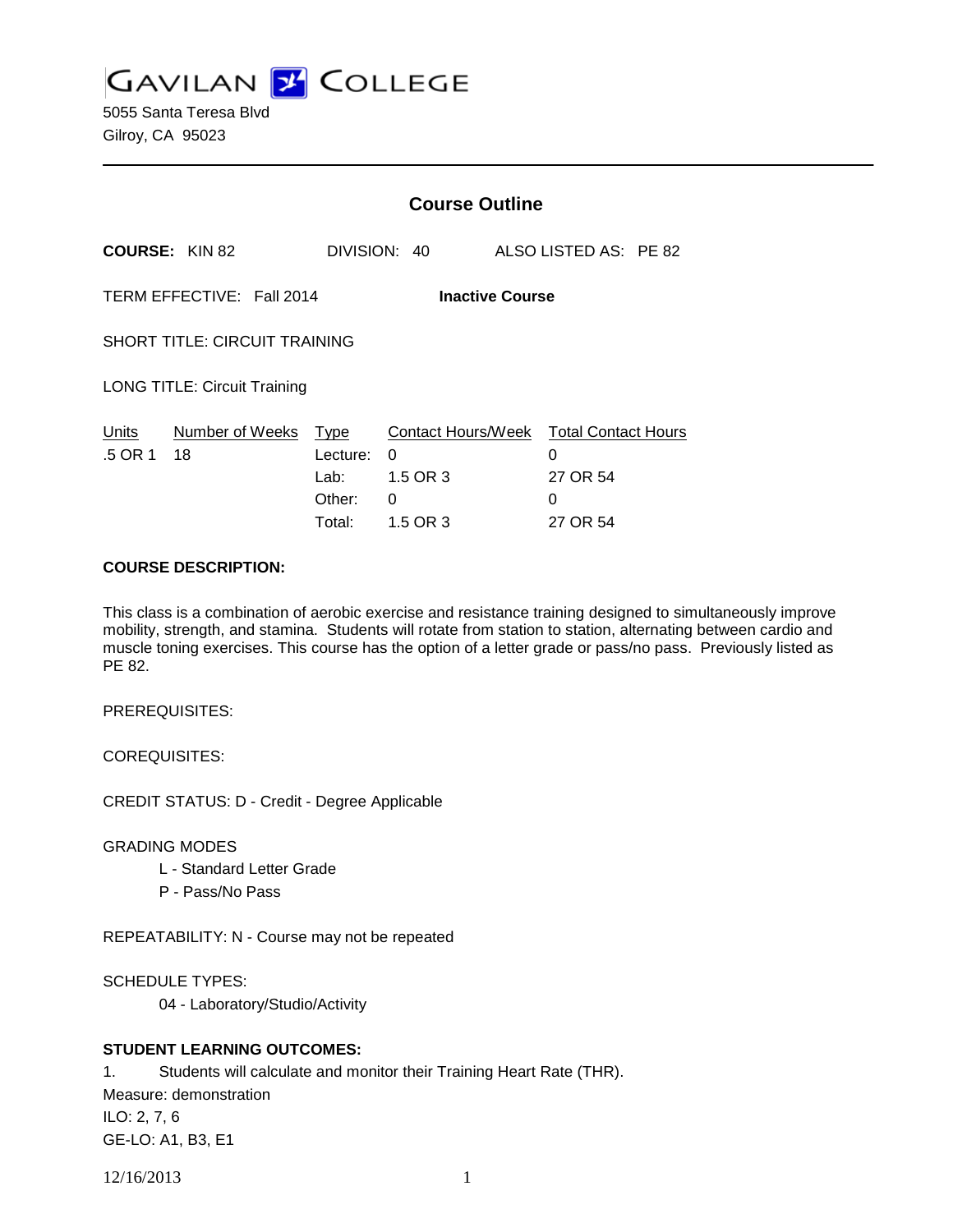2. Students will increase their muscular strength/endurance and their cardiovascular fitness by participating in class workouts.

Measure: Pre and Post Testing, demonstration ILO: 7, 6

GE-LO: E1

3. Students will recognize and value this physical activity, which can be performed throughout life.

Measure: class discussion ILO: 6, 1, 7, 4 GE-LO: A1, A2, E1

# **CONTENT, STUDENT PERFORMANCE OBJECTIVES, OUT-OF-CLASS ASSIGNMENTS**

Inactive Course: 12/09/2013

# 6 - 12 Hours

CONTENT: Introduction to class, including course syllabus, course expectations, grading, and attendance policies. Pre-test will be conducted to determine each students starting point for muscular strength/endurance and cardiovascular fitness. Stations will be introduced which include a small variety of strength training and fitness exercises. Teach students how to calculate and determine their Training Heart Rate (THR). As the class progresses, additional stations will be added. Check THR.

STUDENT PERFORMANCE OBJECTIVES (SPO): Students will participate in the fitness assessment. They will demonstrate each stations exercises. Students will calculate their THR.

### 7.5 - 15 Hours

CONTENT: Continue circuit training, alternating between cardio and muscle toning exercises. Monitor THR. An example of a circuit could be: 4 - 6 exercise stations, completing 2 - 3 sets (rotations). You would work on each exercise 20 - 30 seconds with a 30 second recovery between exercises. The exercises could include: muscular strength/endurance training - sit ups, bench dips, medicine ball chest pass, press up, and crunches; and for cardiovascular fitness training - shuttle run, squat jumps, step hop, jump rope, and burpees. Continue working on increasing one's THR. New stations may be presented. Check THR.

SPO: The students will demonstrate the proper technique for the strength/endurance training exercises. They will participate in a variety of conditioning exercises. They will be able to monitor their THR and determine how much effort they are expending.

#### 6 - 12 Hours

CONTENT: Continue workouts, with students rotating from station to station, alternating cardio and muscular strength/endurance training exercises. The circuit would be increased to include 6 - 8 exercises, completing 3 - 5 sets with a 3 minute recovery between each set. These exercises could include (in addition to some of the ones done in previous weeks): muscular strength/endurance training - chair dips, exercise bands, hand weights, push-ups, lunges, and calf raises; and for cardiovascular fitness training - plyometric jumps, step ups, and stride jumps. Increase intensity and duration of exercises. Check THR.

SPO: Students will participate in a variety of circuit training routines. They will increase the intensity and duration of the exercises performed as determined by the monitoring of their THR.

#### 6 - 12 Hours

CONTENT: Continue circuit routines. Increase intensity, duration, and number of strength and cardio stations. Check THR. Fitness assessment (Post-Test) will be conducted.

SPO: Students will demonstrate 7 muscular strength/endurance training exercises and 7 cardiovascular fitness exercises. They will participate in the fitness assessment.

2 Hours

# CONTENT: Final.

NOTE: Students who repeat the class will have the opportunity to perform additional exercises designed to improve their muscular strength/endurance and cardiovascular fitness level. This can be done by decreasing the amount of rest between each station and also by increasing the number of repetitions of each exercise, increasing the number of stations, and/or working out at a higher THR level.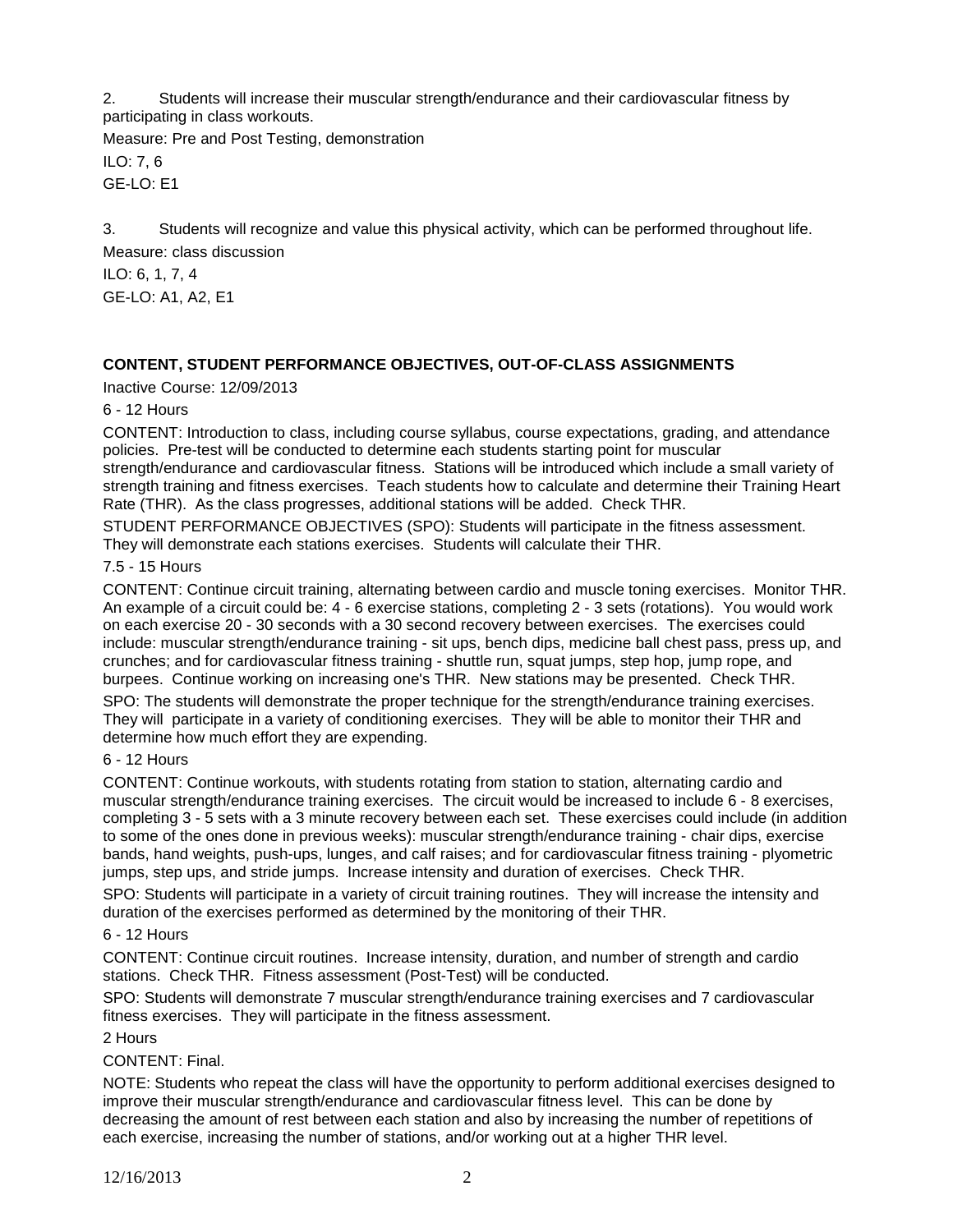# **METHODS OF INSTRUCTION:**

guided practice, stations, discussion

### **METHODS OF EVALUATION:**

CATEGORY 1 - The types of writing assignments required: Percent range of total grade: 0 % If this is a degree applicable course, but substantial writing assignments are NOT appropriate, indicate reason: Course primarily involves skill demonstration or problem solving CATEGORY 2 - The problem-solving assignments required: Percent range of total grade: 5 % to 10 % Other: Calculating and monitoring THR. CATEGORY 3 - The types of skill demonstrations required: Percent range of total grade: 30 % to 50 % Performance Exams CATEGORY 4 - The types of objective examinations used in the course: Percent range of total grade: 0 % CATEGORY 5 - Any other methods of evaluation: Class participation required. Percent range of total grade: 40 % to 60 %

#### **REPRESENTATIVE TEXTBOOKS:**

#### **ARTICULATION and CERTIFICATE INFORMATION**

Associate Degree: GAV E1, effective 201170 CSU GE: CSU E, effective 201170 CSU E1, effective 201170 IGETC: CSU TRANSFER: Transferable CSU, effective 201170 UC TRANSFER: Transferable UC, effective 201170

#### **SUPPLEMENTAL DATA:**

Basic Skills: N Classification: A Noncredit Category: Y Cooperative Education: Program Status: 2 Stand-alone Special Class Status: N CAN: CAN Sequence: CSU Crosswalk Course Department: KIN CSU Crosswalk Course Number: 82